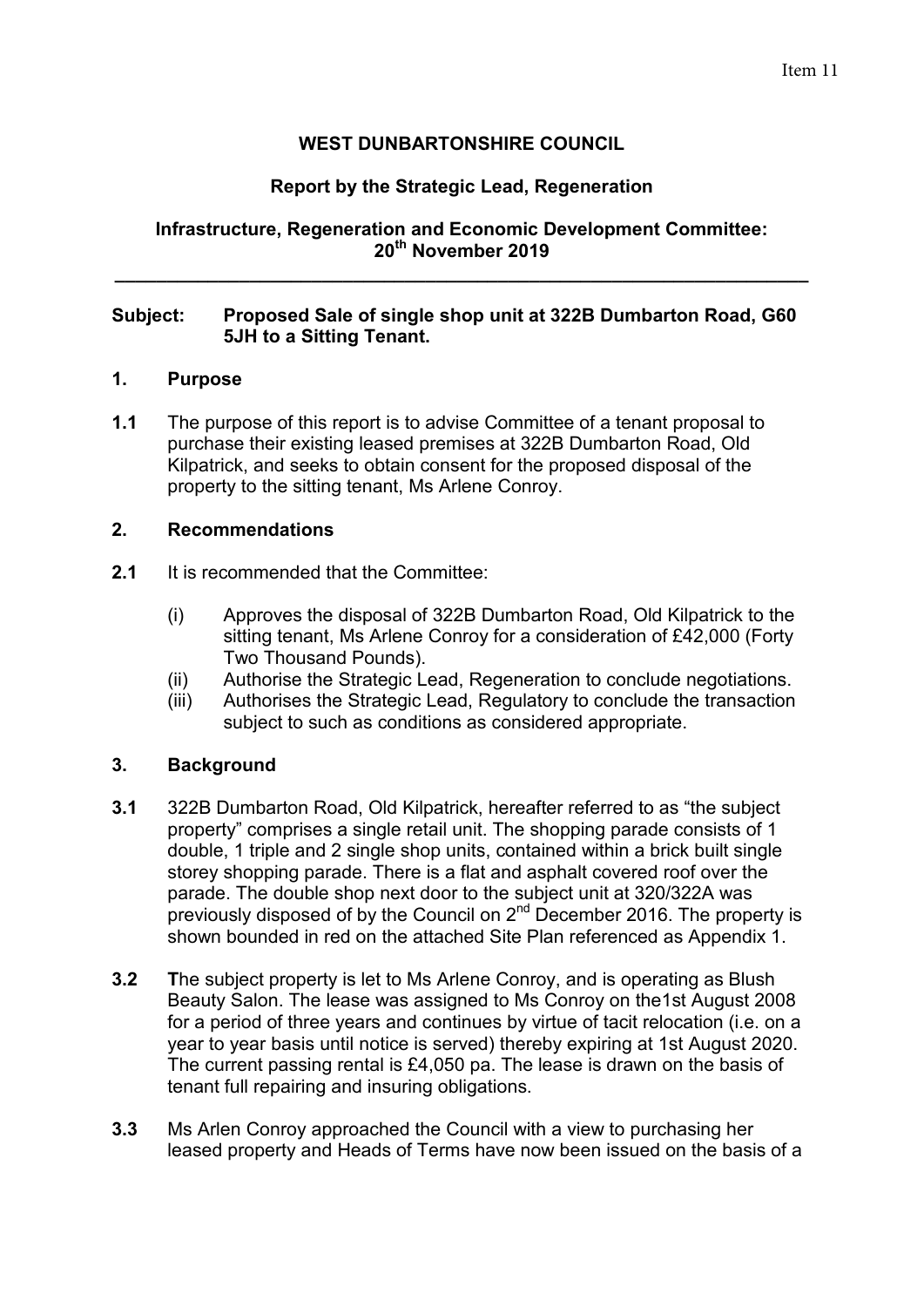purchase price of £42,000. The purchaser has agreed the purchase price subject to obtaining satisfactory funding.

# **4. Main Issues**

- **4.1** The subject property comprises a retail unit located in a terrace of previously seven single retail units. The shop unit is small and only extends to a Net Internal area of 49.20 square metres (529 sqft). The majority of the other units within the shopping parade have been combined to form a triple and a double unit. Ms Conroy's intention is to acquire the freehold interest in the next door privately owned single unit in addition to the unit she presently occupies, enlarging the shop to a double shop unit. The existing small size of the subject unit is prohibitive to the type of user that would occupy and will restrict any future marketing of the property.
- **4.2** Should the property become vacant, given the prohibitive size of the unit, it is likely that an extensive period of marketing would be required to secure another tenant. During that time, the Council would incur any void costs relating to repairs (including common repairs), rates and buildings insurance.
- **4.3** The sale price represents Market Value and offers an opportunity to generate a capital receipt of £42,000.
- **4.4** The sale is subject to a Deed of Conditions which passess on the responsibility of a share in the common costs of the repair,maintenance, renewal and reinstatement of the subjects of which the property forms part.
- **4.5** Ms Arlene Conroy has been a reliable tenant over the last eleven years and there are no outstanding rental payments or lease obligations. Ms Conroy operates a beauty salon from the property under the trading name Blush Beauty Salon and her business has become well established over the last eleven years.
- **4.6** The purchaser will pay the Council's surveyor's fees in respect of the transaction.
- **4.7** The purchaser will also pay the Council's legal fees, expenses, outlays and registration dues in connection with the sale of the property.

### **5. People Implications**

**5.1** There are no significant people implications other than the resources required by Asset Management and Regulatory to conclude the proposed disposal.

# **6. Financial and Procurement Implications**

**6.1** Disposal of the property will result in a loss of rental income of £4,050 per annum and it will generate a General Capital Fund receipt of £42,000.